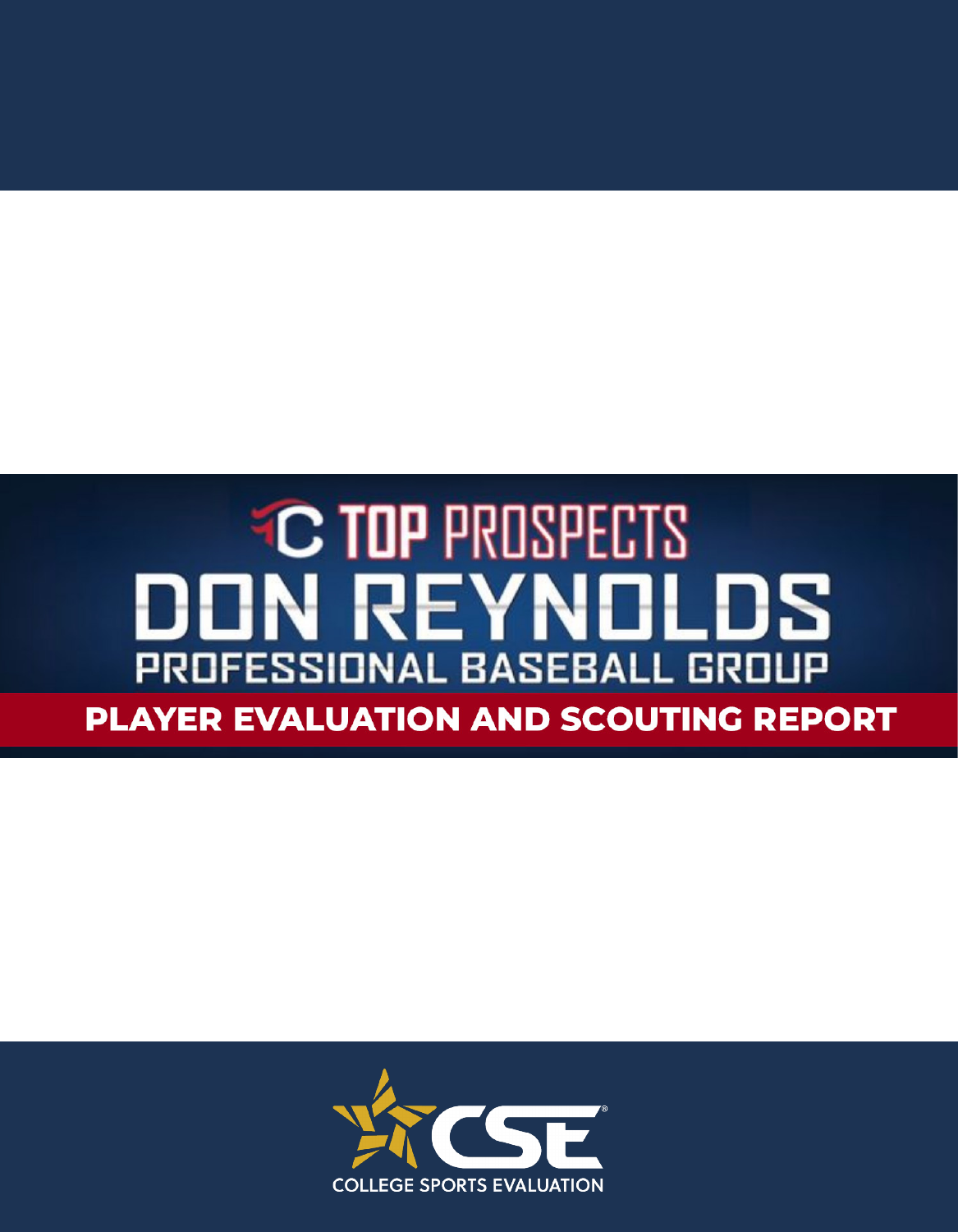## **C TOP PROSPECT** IN REYNI PROFESSIONAL BASEBALL GROL **PLAYER EVALUATION AND SCOUTING REPORT**

**The Scouting Report developed by Don Reynolds Professional Baseball Group aims at providing athletes a snapshot of where their skills are currently and where their skills can take them in the future. The goal is to give athletes the grounds to improve their game with specific instruction from some of the best scouting talent in the nation.** 

**TC Top Prospects works with Don Reynolds Professional Baseball Group who provide a collaborative effort on every Scouting Report they produce. With over 200 years of scouting experience from a group of 10+ scouts, they can create a unique scouting report for every athlete. Each report provides a projection of talent, specific instruction for improvement, and baseline rankings for each subcategory of scouting. These rankings are on a 1 to 5 scale, with 3 being average.** 

**College Sports Evaluation produces objective data to give athletes insight into where their skills are currently. In addition, the data in the report can provide hard metrics on hitting and overall athleticism. Combining the objective and subjective data allows athletes to see where their strengths and weaknesses are and improve their overall game. Objective measurement was taken at the camp portion of the weekend on September 16th. If you did not attend, you won't see that portion of the report.**

**The results from this report are based solely on how the athlete performed in one day. Other factors play into skill level, and the report does not reflect the ability to improve or regress.**

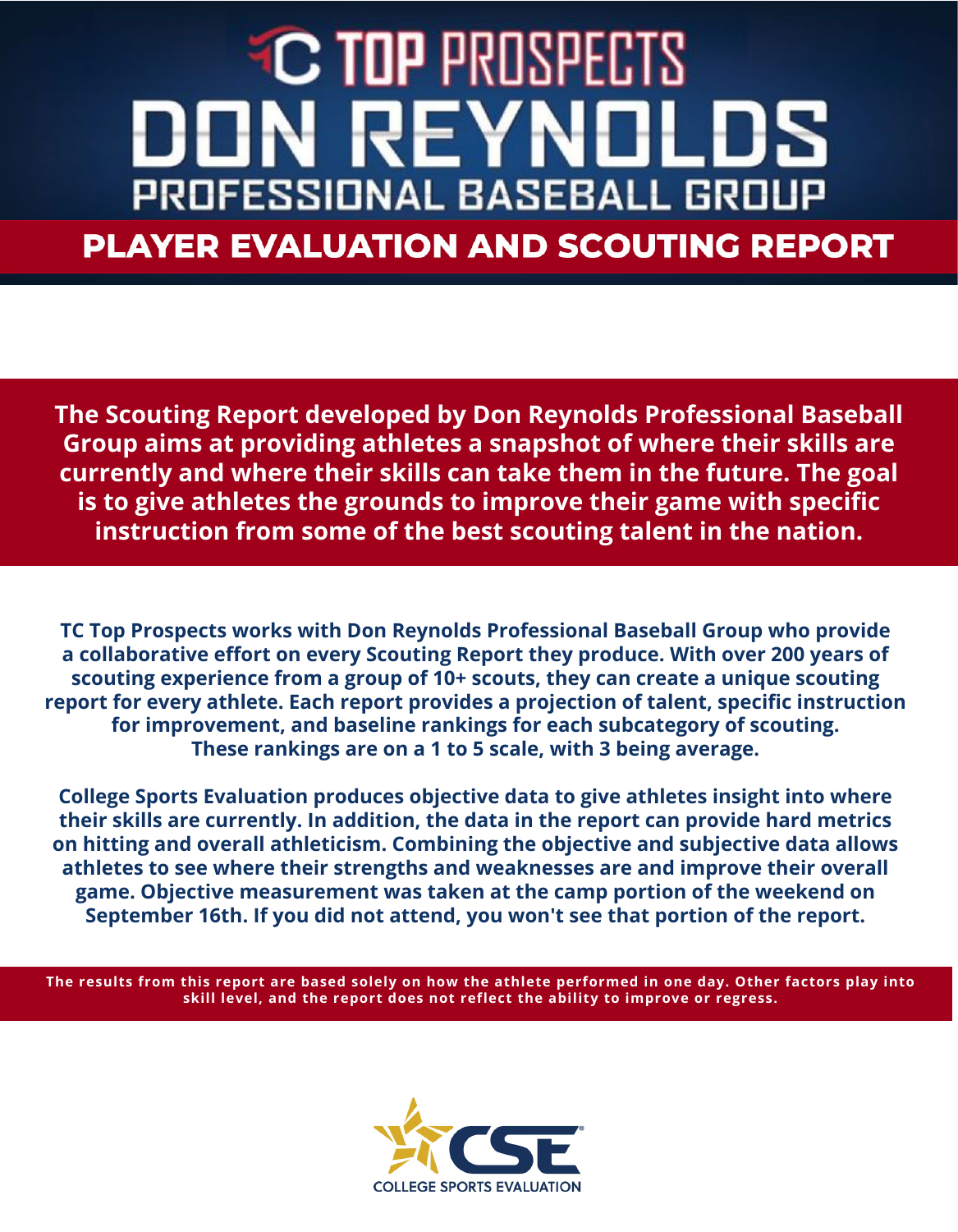#### **EC TOP PROSPECTS ON REYNOL** LDS PROFESSIONAL BASEBALL GROUP **PLAYER EVALUATION AND SCOUTING REPORT**

### Player Bio



TC Top prospects murphy

Player Name: Jett Berry

Player number:  $24$ 

WEight: 120lbs

Throws: Right

Position: 2nd Base

Grad Year: 2026

Height: 5'6"

**BATS: Switch** 

#### Evaluation Date: September 16, 2021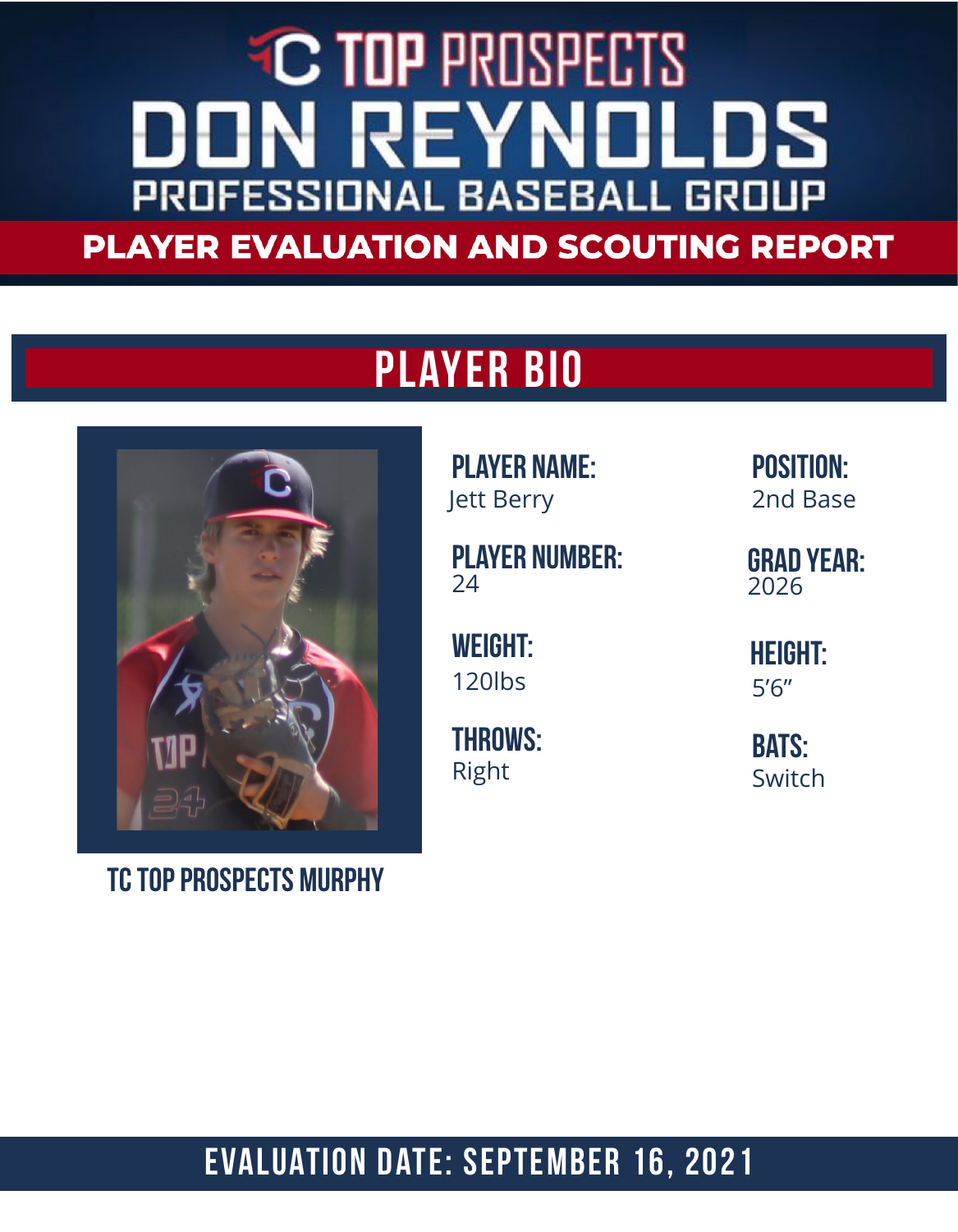|                                                                                                                                                                                          |                                                                                                             | <b>TC Top Prospects</b>                                                                                                                                                                                                                                                                                                                                                                                                                                                                                                                |                                                                        |
|------------------------------------------------------------------------------------------------------------------------------------------------------------------------------------------|-------------------------------------------------------------------------------------------------------------|----------------------------------------------------------------------------------------------------------------------------------------------------------------------------------------------------------------------------------------------------------------------------------------------------------------------------------------------------------------------------------------------------------------------------------------------------------------------------------------------------------------------------------------|------------------------------------------------------------------------|
|                                                                                                                                                                                          |                                                                                                             | <b>ATHLETIC SKILLS</b>                                                                                                                                                                                                                                                                                                                                                                                                                                                                                                                 |                                                                        |
|                                                                                                                                                                                          |                                                                                                             |                                                                                                                                                                                                                                                                                                                                                                                                                                                                                                                                        |                                                                        |
| Feet<br>5 - Above Average                                                                                                                                                                | <b>Hands</b><br>5 - Above Average                                                                           | <b>Reactions</b><br>5 - Above Average                                                                                                                                                                                                                                                                                                                                                                                                                                                                                                  |                                                                        |
| Quick feet, first step fast twitch reactions.                                                                                                                                            | Good glove control, soft and sure hands.<br>quick & sure on the exchange.                                   | First step quickness, aggressive and sure<br>on his feet, works well through the ball.                                                                                                                                                                                                                                                                                                                                                                                                                                                 |                                                                        |
| <b>Body Control</b>                                                                                                                                                                      | <b>Strength</b>                                                                                             | <b>Physical Development</b>                                                                                                                                                                                                                                                                                                                                                                                                                                                                                                            |                                                                        |
| 4 - Slightly Above Average                                                                                                                                                               | 4 - Slightly Above Average                                                                                  | 4 - Slightly Above Average                                                                                                                                                                                                                                                                                                                                                                                                                                                                                                             |                                                                        |
| Shows ability to get to balls, charge, go in<br>hole and up middle. Next level adjustments<br>will require him to become more<br>consistent and confident in right side<br>infield play. | Strong, lean, good 2B body type.                                                                            | Above age group, will need to put on<br>functional muscle/strength relative to body<br>type at HS, college level.                                                                                                                                                                                                                                                                                                                                                                                                                      |                                                                        |
|                                                                                                                                                                                          |                                                                                                             | <b>BASEBALL SKILLS</b>                                                                                                                                                                                                                                                                                                                                                                                                                                                                                                                 |                                                                        |
| Range                                                                                                                                                                                    | <b>Running</b>                                                                                              | <b>Arm Strength</b>                                                                                                                                                                                                                                                                                                                                                                                                                                                                                                                    | <b>Fielding</b>                                                        |
| 5 - Above Average                                                                                                                                                                        | 5 - Above Average                                                                                           | 4 - Slightly Above Average                                                                                                                                                                                                                                                                                                                                                                                                                                                                                                             | 5 - Above Average                                                      |
| Will cover right side effectively, glove skills<br>are polished and knows how to use his arm<br>when ranging up middle.                                                                  | Above average speed. Explosive first step<br>quickness out of the box and on the base<br>paths.             | Above average, gets good carry from<br>multiple arm slots.                                                                                                                                                                                                                                                                                                                                                                                                                                                                             | Solid mechanics. Fluid and natural, no<br>forced or robotic movements. |
| <b>Arm Accuracy</b>                                                                                                                                                                      | <b>Hitting Ability</b>                                                                                      | <b>Power Potential</b>                                                                                                                                                                                                                                                                                                                                                                                                                                                                                                                 |                                                                        |
| 4 - Slightly Above Average                                                                                                                                                               | 4 - Slightly Above Average                                                                                  | 4 - Slightly Above Average                                                                                                                                                                                                                                                                                                                                                                                                                                                                                                             |                                                                        |
| Consistent and accurate on routine plays,<br>uses lower half well, takes time to work<br>through the ball. Has tendency to rush on<br>bang-bang plays.                                   | Good, repeatable line drive<br>mechanics. Aware and adaptable<br>approach, excellent situational<br>hitter. | Above average potential, large frame that needs muscle and height to develop full power<br>potential.                                                                                                                                                                                                                                                                                                                                                                                                                                  |                                                                        |
|                                                                                                                                                                                          |                                                                                                             |                                                                                                                                                                                                                                                                                                                                                                                                                                                                                                                                        |                                                                        |
|                                                                                                                                                                                          |                                                                                                             | <b>SUMMARY/NOTES</b>                                                                                                                                                                                                                                                                                                                                                                                                                                                                                                                   |                                                                        |
|                                                                                                                                                                                          | hitting potential is high at next level, power potential will develop as physical size increases.           | Natural baseball instincts, solid player on both sides of the ball. Lean and strong, good framed body and high baseball IQ. Flashy player with the glove, mechanically solid at 2B<br>and shows arm strength when necessary. Shows well above average skills in age group in performance, potential and aptitude. Offensively, still needs to grow and get<br>stronger to support the approach and execution he shows at the plate in high level game situations. Executes his approach and game plan beyond the level of competition, |                                                                        |

Please note, the Scouting Report and Summary portions of the Player Evaluation are meant to be a projection of where you could play. The Objective Data portion of the Player Evaluation is meant to show you where you are at